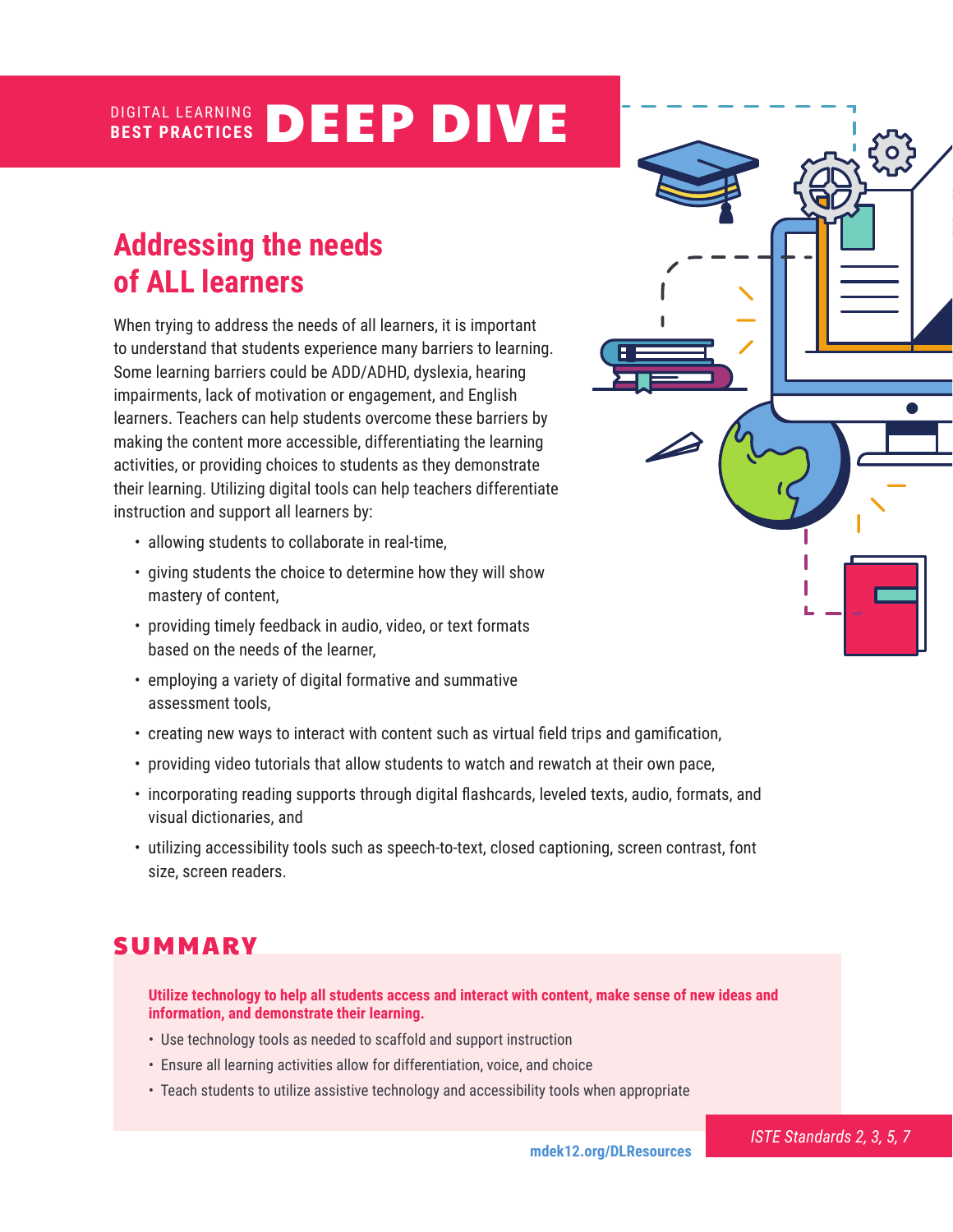## **Why it matters**



- **>>** The mission of the **[Mississippi State Board of Education](https://www.mdek12.org/MBE/StrategicPlan)** is to create a world-class educational system that gives students the knowledge and skills to be successful in college and the workforce, and to flourish as parents and citizens. Supporting this mission are six goals, the first two of which are: (1) all students proficient and showing growth in all assessed areas, and (2) every student graduates from high school and is ready for college and career. Addressing the needs of all learners is how we can help create college-andcareer-ready students that will contribute to our global communities.
- **>>** According to the **[Access for All Guide 2.0](https://www.mdek12.org/OAE/2019-Access-for-All-Guide)**, More inclusive and diverse general education classrooms have made it imperative for educators to gain a working knowledge of adapting curricula, assessments, and instruction to meet the changing needs of their students and promote success (Conderman, Liberty, & Despain, 2017). If curriculum and instruction are not adapted to meet the individual needs and abilities of diverse learners, then students on the edges or margins—including those with learning differences, gifted learners, and culturally diverse learners—most often miss opportunities to learn at levels that are personally appropriate (Delisle, 2018). Adapting teaching and learning practices is instrumental in creating an inclusive learning environment where all students are actively engaged, challenged, and valued.

## **What it looks like in practice**

## PRINCIPALS SEE

Teachers utilize a variety of digital resources, such as videos, audiobooks, and digital notebooks to support and scaffold instruction

Teachers differentiate learning activities to provide student voice in choice as they demonstrate mastery of content

Students know when and how to use digital accessibility tools

# TEACHERS SEE TEAMILIES SEE

Students can choose different methods to demonstrate their learning

Students utilize allowable accessibility tools, such as speech-to-text or text-tospeech, to make the content or assignments more accessible

Students use digital tools to collaborate with the teacher and their peers

Students can showcase their learning in a variety of ways

Students have access to digital resources, such as tutorial videos or digital flashcards, that can help them understand difficult content.

Teachers frequently monitor student progress and communicate with students and families using digital tools